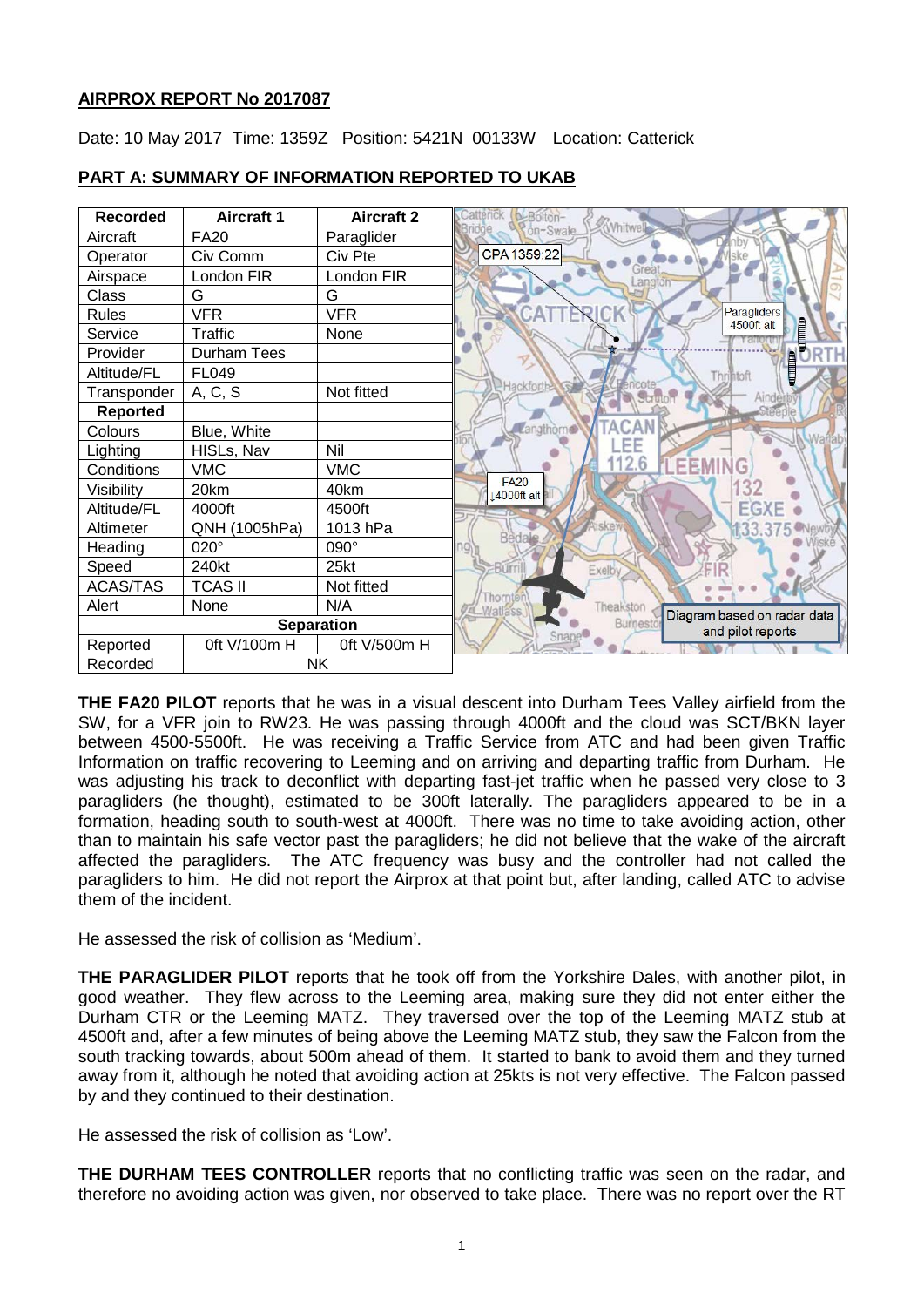at the time and he was notified about the incident several days afterwards; whilst he was aware that a crew member had contacted ATC by telephone after landing to report that they had seen paragliders, no mention was made that it was an Airprox.

#### **Factual Background**

The weather at Durham Tees Valley was recorded as follows:

EGNV 101350Z VRB02KT 9999 FEW035 16/06 Q1005

#### **Analysis and Investigation**

## **CAA ATSI**

The Airprox was reported by the FA20 pilot when it came into proximity with some paragliders approximately 10nm southwest of Durham Tees Valley airport. The FA20 was in receipt of a Traffic Service from Durham Radar. The paragliders were not known to be in receipt of any ATC service. The FA20 had been previously working Swanwick(Mil), until at 1356:50 (Figure 1), when the FA20 (code 7061) called Durham Radar and a Traffic Service was agreed. After asking what type of Approach the pilot would like, the controller issued a clearance to join VFR for a left hand circuit for RW23.



Figure 1 – 1356:50

At 1357:52 the controller advised the FA20 about an aircraft which was making an approach to RW23 before departing to the south. The FA20 pilot then requested a right-hand circuit in order to deconflict their flight path from the imminent departure from Durham. The controller agreed to the request and re-cleared the FA20 for a right-hand circuit.

At 1359:48 (Figure 2) the FA20 had passed 4000ft. There was no evidence on the NATS radar recording of the paragliders and no report was made at the time by the crew of the FA20 about the Airprox.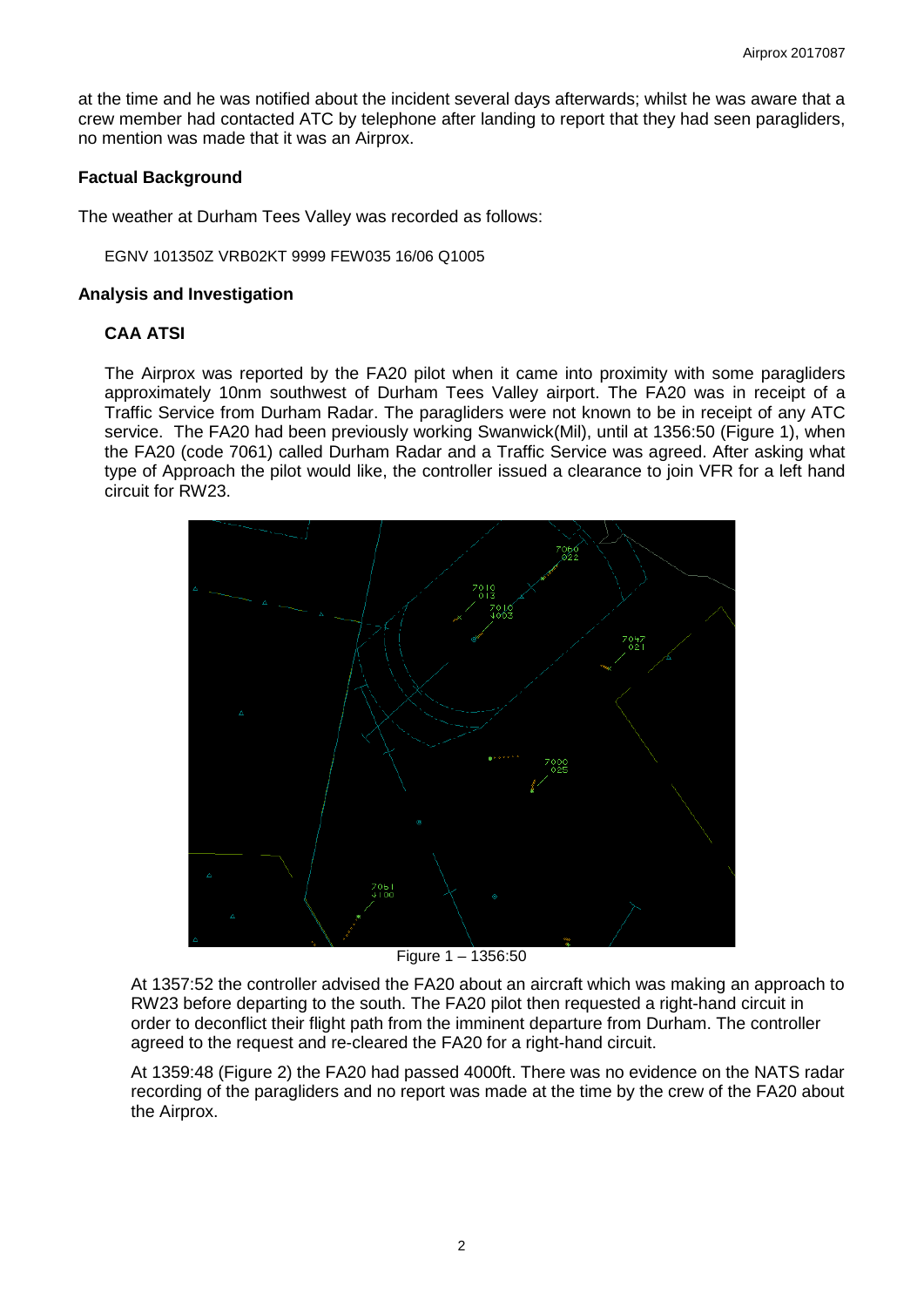

Figure 2- 1359:48

ATSI also had access to the local radar recording from Durham Radar. On this radar there was evidence of some form of contact still ahead of the FA20 after it had passed 4000ft but the contacts were intermittent. There was further extensive evidence of such radar 'clutter' around the display, and the contacts observed close to the track of the FA20 had no discernible 'history' and remained an intermittent contact, suggesting they were interference known as anomalous propagation. But it was not possible to produce a copy of that screenshot for this report. The Durham controller had previously passed Traffic Information to the FA20 pilot about unknown aircraft operating outside controlled airspace. Under a Traffic Service the pilot was responsible for his own separation.

# **UKAB Secretariat**

The FA20 and paraglider pilots shared an equal responsibility for collision avoidance and not to operate in such proximity to other aircraft as to create a collision hazard<sup>[1](#page-2-0)</sup>. If the incident geometry is considered as converging then the FA[2](#page-2-1)0 pilot was required to give way to the paraglider<sup>2</sup>.

## **Summary**

An Airprox was reported when a FA20 and a paraglider flew into proximity at 1359 on Wednesday 10<sup>th</sup> May 2017. Both pilots were operating under VFR in VMC, the FA20 pilot in receipt of a Traffic Service from Durham Tees and the paraglider pilot was not receiving an ATS.

## **PART B: SUMMARY OF THE BOARD'S DISCUSSIONS**

Information available consisted of reports from the pilots of both aircraft, transcripts of the relevant RT frequencies, radar photographs/video recordings and reports from the appropriate ATC and operating authorities.

The Board first looked at the actions of the FA20 pilot, he was receiving a Traffic Service from Durham Tees as he approached them from the south-west. He had received Traffic Information on other aircraft departing and was adjusting his track to deconflict from that traffic when he saw the paragliders. In Class G airspace see-and-avoid is paramount and the Board noted that the paragliders might have been difficult to see depending on their aspect to the FA20. The pilot reported that, after spotting them, it was too late to take avoiding action, but he could see that he was on a safe vector to pass by them. For their part the paraglider pilots were entitled to operate where they were (above the Leeming MATZ, clear of the overhead) and had chosen a sensible route between

l

<span id="page-2-0"></span><sup>1</sup> SERA.3205 Proximity.

<span id="page-2-1"></span><sup>2</sup> SERA.3210 Right-of-way (c)(2) Converging.